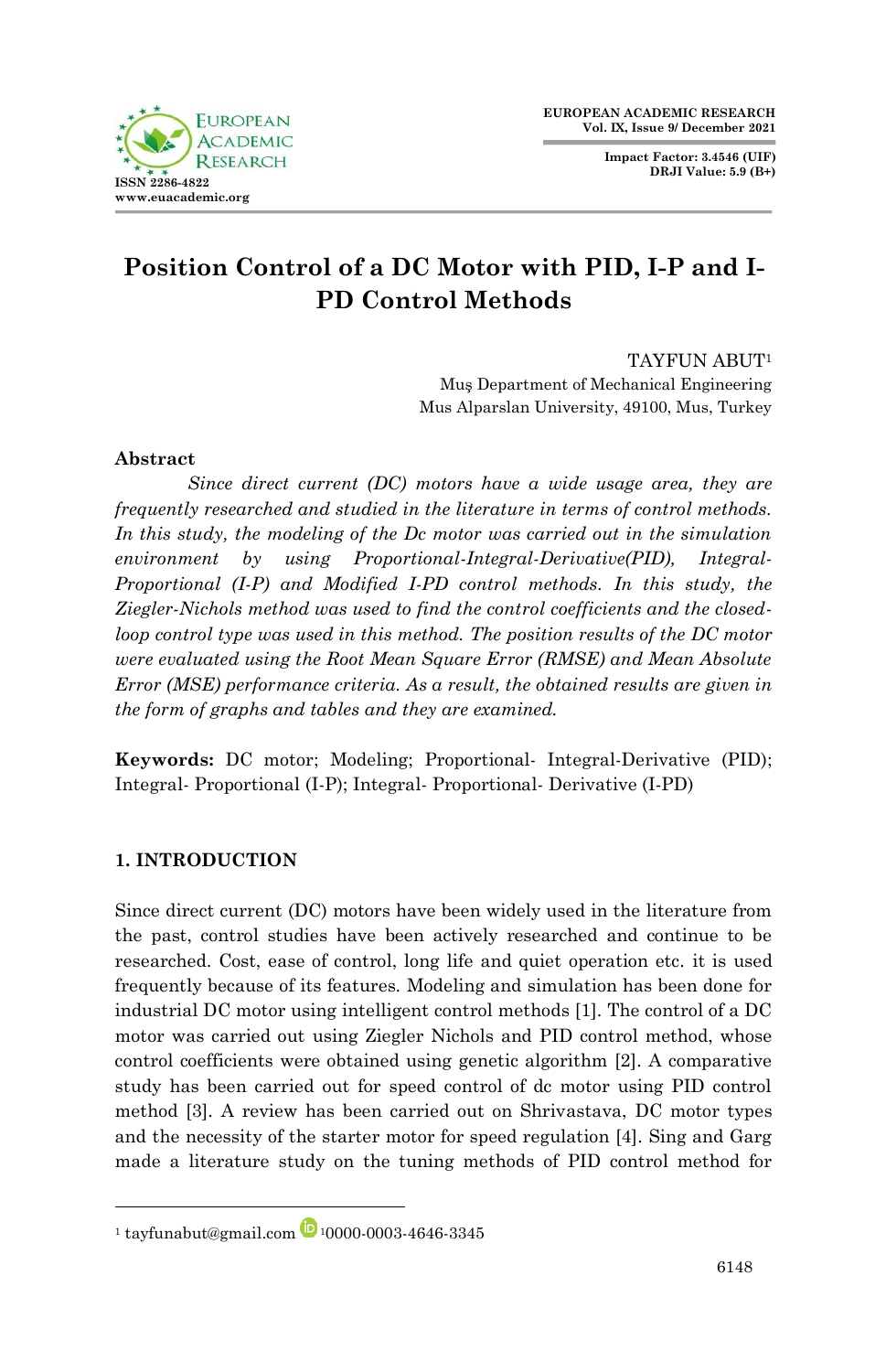#### Tayfun Abut– **Position Control of a DC Motor with PID, I-P and I-PD Control Methods**

speed control of DC motor [5]. The control of the DC motor was carried out by using the adaptive PID control method [6]. In another study, a kalman filter was used to estimate the DC motor speed, and both PID and LQR controllers were used to control the motor [7]. A DC motor was controlled by using the PID control method, whose control coefficients were obtained by using a genetic algorithm [8]. Oladipo et al. conducted a literature study on the optimization of the PID controller with metaheuristic algorithms and for DC motors [9]. The I-PD control method is a modified version of the classical PID control method. The optimal I-PD control method, which is obtained by using the Cuckoo Search algorithm of control coefficients, has been proposed [10]. Ketthong et al. have designed and implemented I-PD controller for DC motor speed control system with adaptive tabu search [11]. Choel et al. carried out an I-PD controller design using the CDM control method[12]. For a 4-pole hybrid electromagnet, a three-axis headspace I-PD controller design based on the coefficient diagram method has been carried out [13]. An I–PD controller has been proposed for integration and time-delay systems [14]. In this study, the modeling of the dc motor was carried out in the simulation environment by using Proportional-Integral-Derivative(PID), Integral-Proportional (I-P) and Modified I-PD control methods. In this study, the Ziegler-Nichols method was used to find the control coefficients and the closed-loop control type was used in this method. The position results of the DC motor were evaluated using the Root Mean Square Error (RMSE) and Mean Absolute Error (MSE) performance criteria. As a result, the obtained results are given in the form of graphs and tables and they are examined.

#### **2. MODELING OF DC MOTOR**

Direct current (DC) motors are widely used in a variety of industrial and electronic equipment where high accuracy position control is required. The model of the dc motor is given in the equations below. Figure 1 shows the direct current (DC) motor.



**Fig.1. Direct current (DC) motor model**

The moment received from the electric motor;

$$
T_m(t) = K_m \Phi \dot{d}_a(t) = K_i \dot{d}_a(t) \quad (1)
$$

**EUROPEAN ACADEMIC RESEARCH - Vol. IX, Issue 9 / December 2021**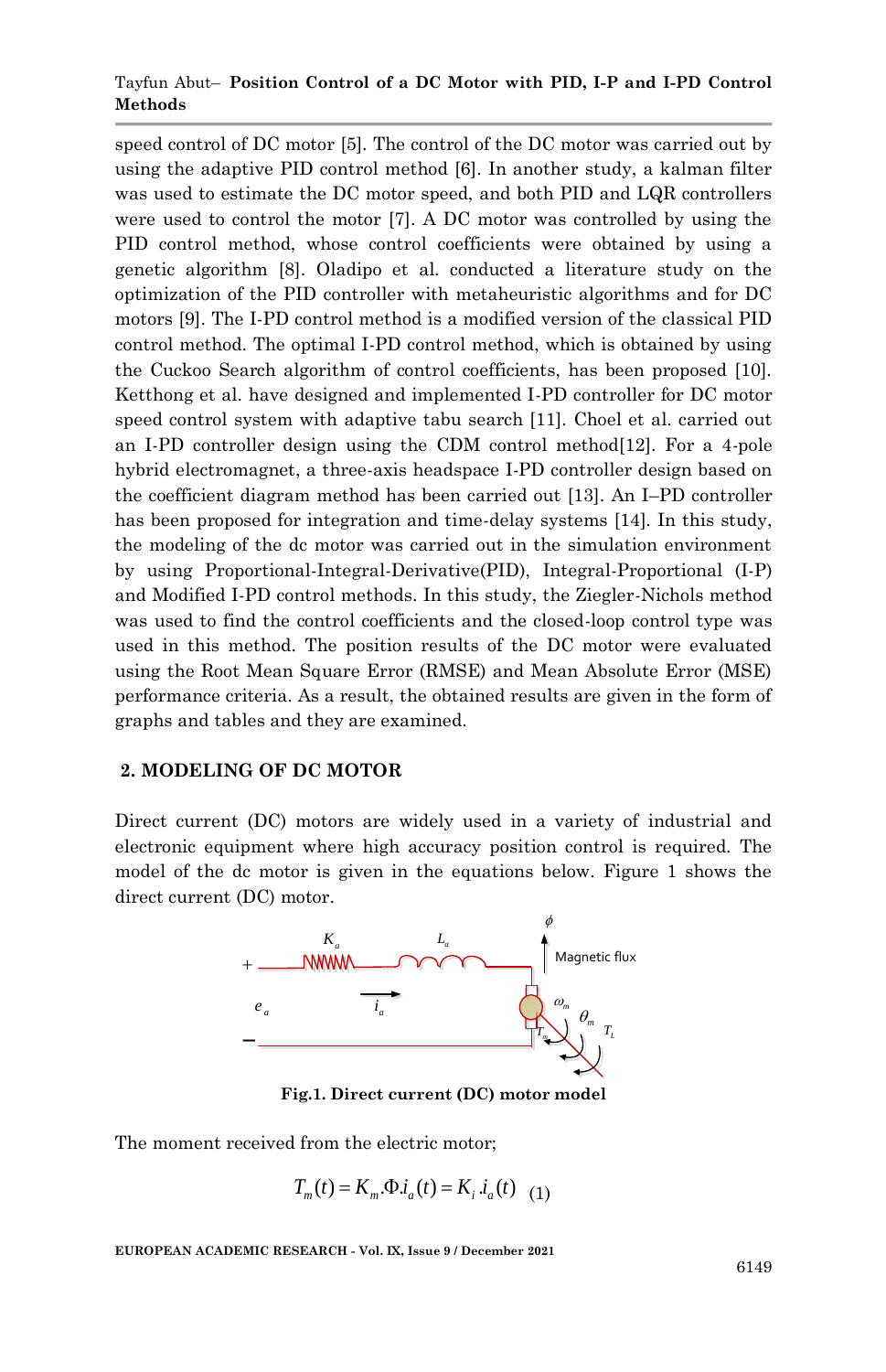Tayfun Abut– **Position Control of a DC Motor with PID, I-P and I-PD Control Methods**

$$
\frac{di_a}{dt} = \frac{1}{L_a} . e_a - \frac{R_a}{L_a} . i_a - \frac{1}{L_a} . e_b (2)
$$

$$
T_m = Ki. I_a (3)
$$

$$
e_b = K_b . \frac{d\theta_m}{dt} = K_b . \omega_m(t)
$$

$$
J_m \frac{d^2 \theta_m}{dt^2} = T_m - T_L - B_m \frac{d\theta_m}{dt} (5)
$$

If we take our variables as  $i_a$ ,  $\theta_m$  and  $\omega_m$ , the equations of state from the first order can be written as follows.

$$
\dot{x} = Ax + Bu_{(6)}
$$

$$
\begin{bmatrix}\n\frac{di_1}{dt} \\
\frac{d\omega_n}{dt} \\
\frac{d\theta_m}{dt}\n\end{bmatrix} = \begin{bmatrix}\n-\frac{R_a}{L_a} & -\frac{K_b}{L_a} & 0 \\
\frac{K_i}{J_m} & -\frac{B_m}{J_m} & 0 \\
0 & 1 & 0\n\end{bmatrix} \begin{bmatrix}\ni_a \\
\omega_m \\
\theta_m\n\end{bmatrix} + \begin{bmatrix}\n\frac{1}{L_a} \\
0 \\
0\n\end{bmatrix} e_a - \begin{bmatrix}\n0 \\
\frac{1}{J_m} \\
0\n\end{bmatrix} T_L(t)
$$
\n(7)\n  
\n
$$
\frac{\theta_m(s)}{E_a(s)} = \frac{K_t}{L_a J_m s^3 + (R_a J_m + B_m L_a) s^2 + (K_b K_t + R_a B_m) s}
$$
 (8)

The parameters of the dc motor are shown in Table 1.

| Symbol           | Description               | <b>Values</b> / <b>Units</b> |
|------------------|---------------------------|------------------------------|
| $\boldsymbol{m}$ | Body Mass                 | 10 kg                        |
| J                | Body Inertia              | $0.171$ $kgm2$               |
| $K_m$            | Motor Constant            | $3520$ $Nm/A$                |
| $R_a$            | Motor Resistance          | 55 Ohm                       |
| $l_{o}$          | Leg Length                | 0.323 m                      |
| $L_m$            | Motor electric inductance | 0.3H                         |
| $B_m$            | Damping ratio of the      | $0.097 Nm$ .                 |
|                  | system friction constant  |                              |

#### **Table 1. Parameters of Dc motor**

### **3. CONTROLLER DESIGN**

The PID, I-P and I-PD control methods are used in the control of DC motor. A control method has been designed with the aim of reaching the desired position and achieving minimum error in position control.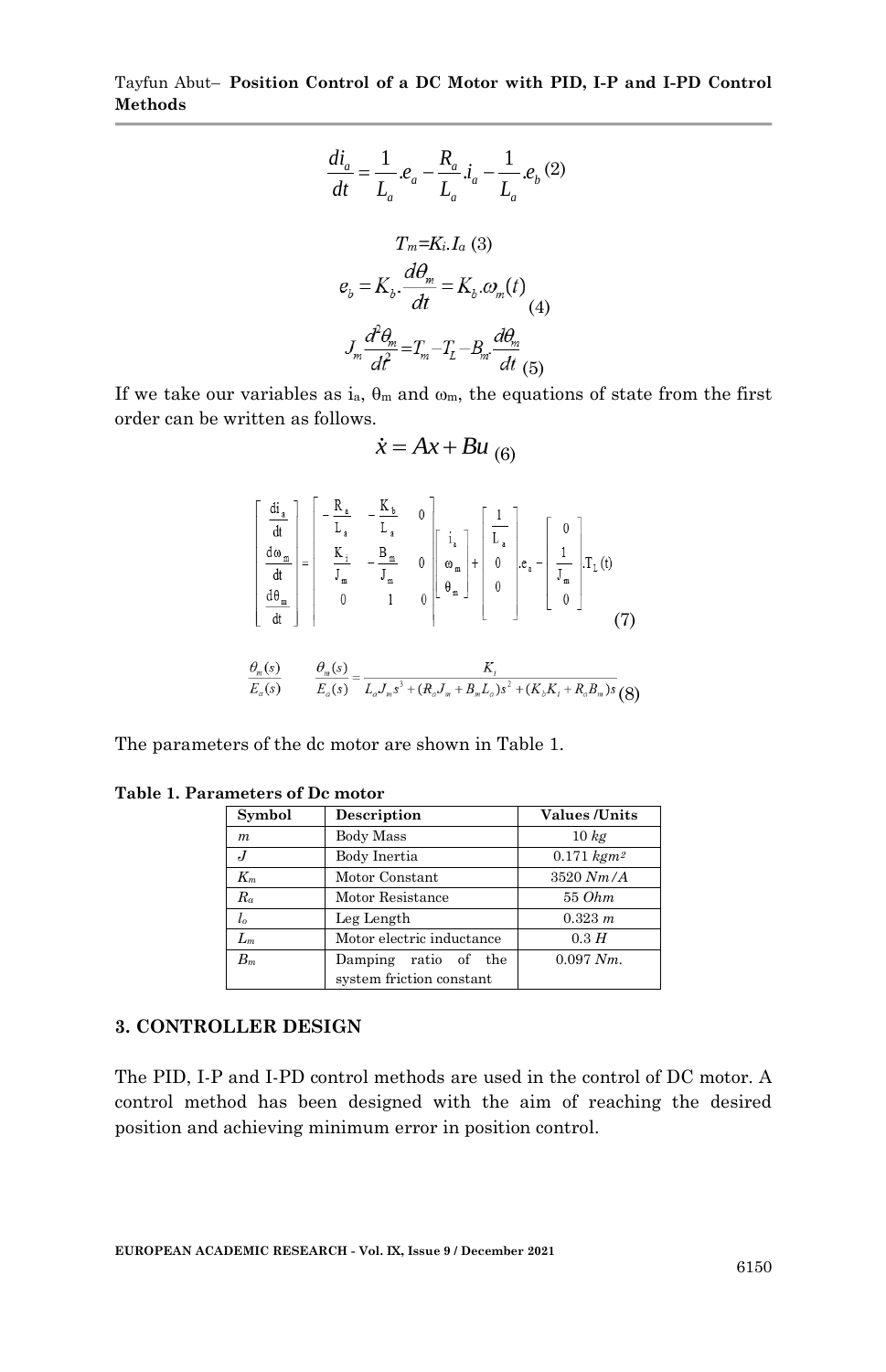#### **3.1. PROPORTIONAL-INTEGRAL-DERIVATIVE (PID) CONTROL**

The Proportional-Integral-Derivative(PID) control method, which is used in many applications, especially in the industry, is a control method that provides a very simple use. The basic mathematical equation of the PID control method is given below [15-16]. The most important parameters of this control method are the control coefficients. In this study, Ziegler-Nichols method was used to find control coefficients and closed-loop control type was used in this method [17-19].

 $\theta_d$  Reference input angle signal,  $\theta$  the output angle of the real system,  $e = \theta_d - \theta$  error signal, Kp proportional gain, Ki integral gain, and Kd derivative gain.

n.  
\n
$$
u(t) = K_p e(t) + K_I \int_0^t e(t) dt + K_D \frac{d}{dt} e(t)
$$
\n(9)

#### **3.2. INTEGRAL- PROPORTIONAL-DERIVATIVE (I-PD) CONTROL**

The Integral-Proportional-Derivative (I-PD) control method is a modified version of the classical PID control method. The I-PD controller has been developed to reduce the maximum overshoot. It has been used in various studies in the literature [20-22]. Unlike the PID controller, the Proportional-Derivative coefficients are multiplied by the output expression of the system, but the control expression is obtained by multiplying the integral control coefficient with the error signal. The mathematical expression of I-P and I-PD

expressions are given in equations 8 and 9 below.  
\n
$$
u(t) = K_p e(t) + K_t \int_0^t e(t) dt + K_p \frac{d}{dt} e(t)
$$
\n
$$
u(t) = K_t \int_0^t e(t) dt - (K_p \theta(t) + K_p \frac{d}{dt} \theta(t))
$$
\n(11)

#### **4. SIMULATION RESULTS**

In this section, the mathematical model of the DC motor given above and the simulation studies obtained by using Proportional-Integral-Derivative (PID), Integral-Proportional (I-P) and Modified Integral-Proportional- Derivative I-PD control methods are given. The control variable is the motor angular position. A fixed input value is applied to the engine model. The proposed control methods were evaluated according to performance criteria (RMSE and MSE) and the results of the methods were examined. The simulation time was taken as 10 seconds. Angular position and error graph of the motor obtained using a fixed input value and PID control method is given in Figure 2. In Figure 3, the angular position and error graph of the motor obtained using a fixed input value and I-P control method is given. Angular position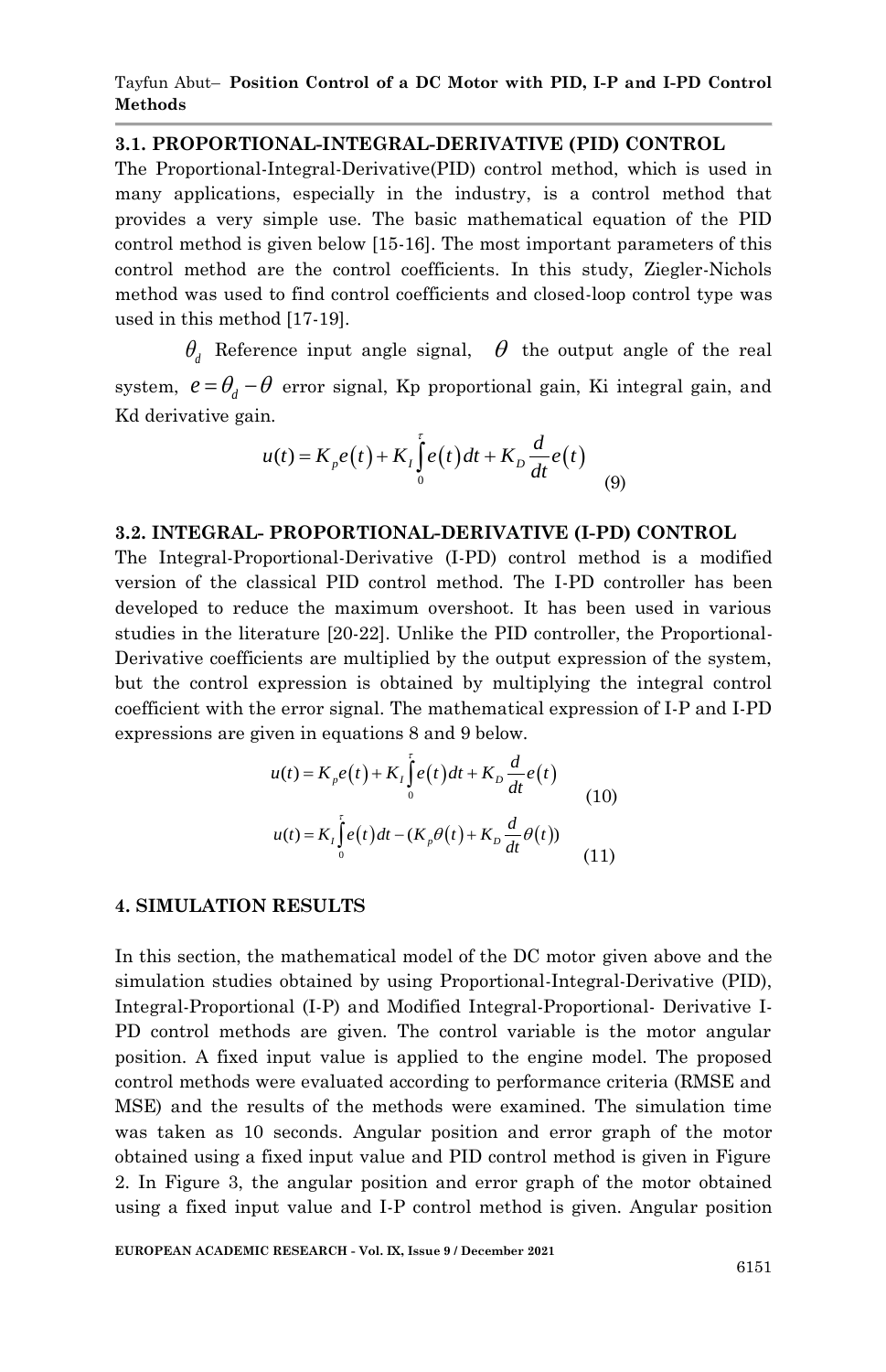and error graph of the motor obtained by using a fixed input value and I-PD control method are given in Figure 4.



**Fig.2. The angular position and error graph obtained by applying a constant input and PID control method (Kp=60 Ki=240 Kd=3.75)**



**Fig. 3. The angular position and error graph obtained by applying a constant input and I-P control method (Ki=200 Kp=50)**



**Fig. 4. The angular position and error obtained by applying a constant input and I-PD control method (Ki=200 Kp=20 Kd=0.25)**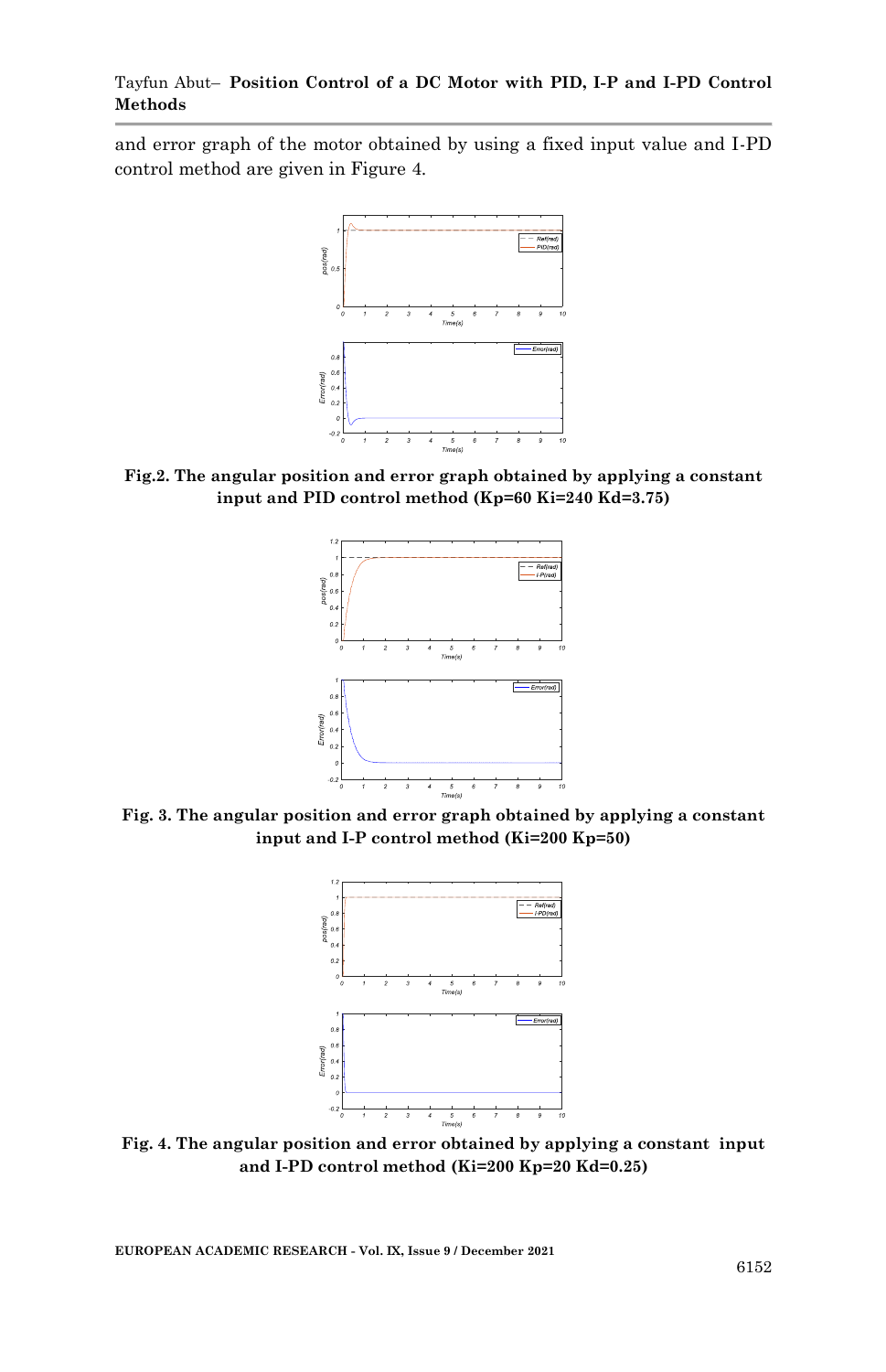#### Tayfun Abut– **Position Control of a DC Motor with PID, I-P and I-PD Control Methods**

In Figure 2, it is seen that the maximum overshoot occurred in the graph obtained by using the PID control method against a fixed input value. Looking at the angular motor error graph, it was seen that the motor reached a settling time of approximately 1 second. Similarly, in Figure 3, it was seen that the maximum overshoot did not occur in the graph obtained by using the I-P control method against a constant input value. However, looking at the angular motor error graph, it was seen that the motor reached a settling time of about 2 seconds. In Figure 4, it was seen that the maximum overshoot did not occur in the graph obtained as a result of using the I-PD control method. Looking at the angular motor error graph, it was seen that the motor reached a settling time of about 0.2 seconds. In Table 2, the error results were obtained according to Root Mean Square Error (RMSE) and Mean Absolute Error (MSE) performance criteria. Equations of RMSE and MSE performance criteria are given below.

RMSE = 
$$
\sqrt{\frac{1}{N} (\sum_{j}^{N} y_{j} - y_{j})^{2}}
$$
  
\nMSE =  $\frac{1}{N} (\sum_{j}^{N} y_{m_{j}} - y_{s_{j}})^{2}$  (13)

 $y_{dj}$  robot requested j. If the value is  $y_j$ , the robot j. shows its true value. y represents the angular position ( $\theta$ ) of the motor. j = 1,2,3,4... .N. Table 2 shows the error results obtained by using the results of the PID, I-P and I-PD control methods against a constant input value to the performance criteria RMSE and MSE.

| Control Methods | RMSE   | MSE    |
|-----------------|--------|--------|
| PID Control     | 0.0984 | 0.0097 |
| I-P             | 0.1640 | 0.0269 |
| I-PD            | 0.0596 | 0.0063 |

**Table 2. The error results according to performance criteria.**

Table 2 shows the error results obtained by using the results of the PID, I-P, and I-PD control methods against a fixed input value to the performance criteria RMSE and MSE. The lowest error rate was obtained using the I-PD control method and the MSE criterion against a fixed input value given in Table 2, and the result is 0.0063 radians. According to the RMSE criterion, the lowest error rate was obtained using the I-PD control method and its value was 0.0596 radians. The PID control method given in the table has a larger error rate than the I-PD control method. These are 0.0097 and 0.0984 radians according to the MSE and RMSE criteria, respectively. I-P control method performed worse than I-PD and PID control methods. The values obtained using the I-P control method, MSE, and RMSE criteria are 0.0269 and 0.1640 radians, respectively.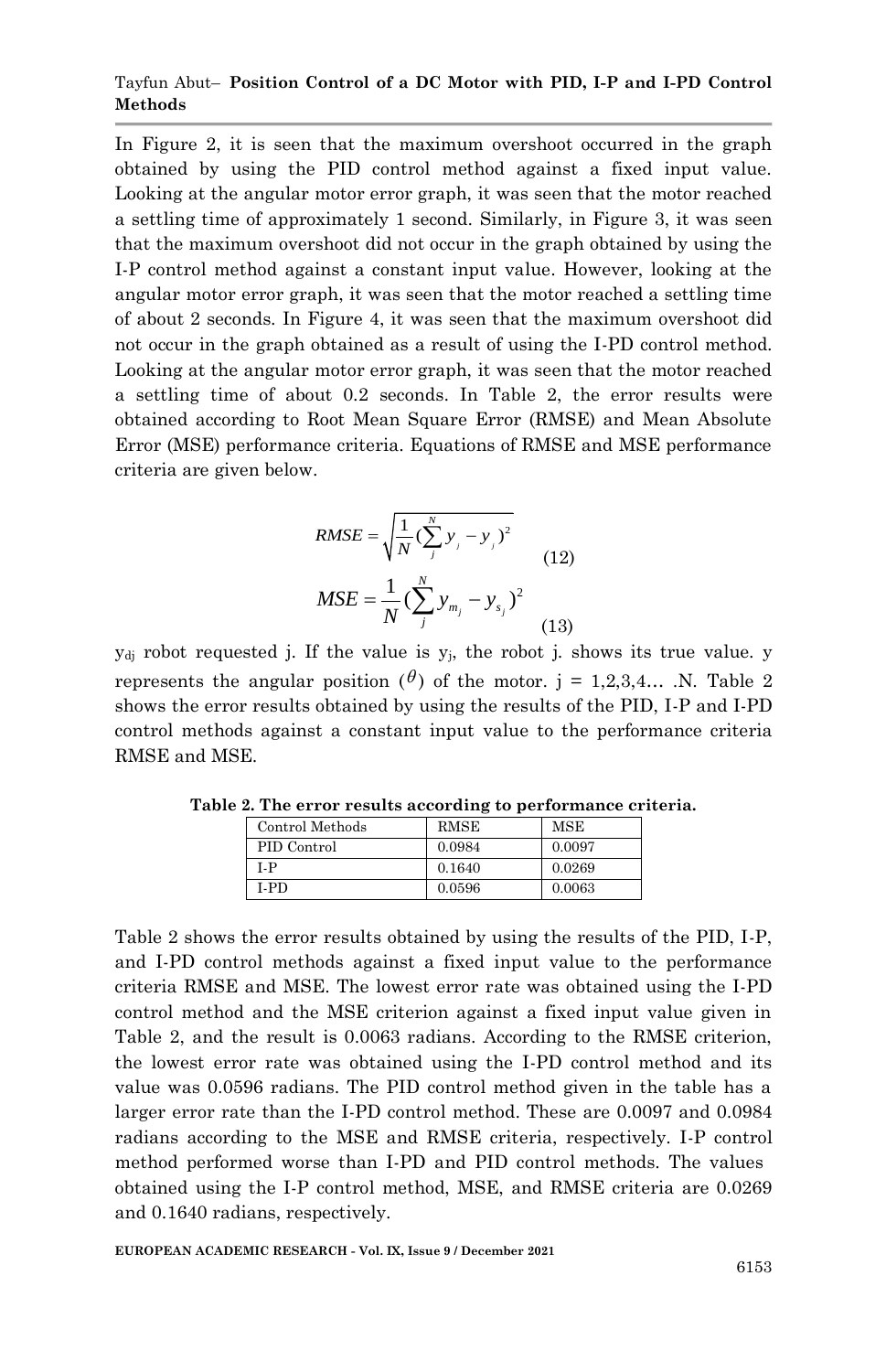## **5. DISCUSSION AND CONCLUSION**

In this study, modeling and position control of DC motor was performed using Proportional-Integral-Derivative(PID), Integral-Proportional (I-P), and Integral-Proportional-Derivative (I-PD) control methods. The control performance of the system was evaluated using RMSE and MSE criteria. When the results obtained with the I-PD control method are observed, the best performance result was obtained in terms of both maximum overshoot and settling time. Among the control methods are given in the table, PID and I-P control methods did not give as good results as the I-PD control method. In general, it is seen that the I-PD control method shows superior performance. In future studies, the control coefficients can be obtained by using optimization methods and applied in a real-time laboratory environment.

#### **REFERENCES**

- 1. Emhemed, A. A. A. and Bin Mamat, R., (2012). Modelling and simulation for Industrial DC Motor using Intelligent control, in *Procedia Engineering*, vol. 41, pp. 420–425.
- 2. Adhikari, N. P., Choubey, M., and Singh, R. (2012). DC motor control using Ziegler Nichols and genetic algorithm technique. *International Journal of Electrical, Electronics and Computer Engineering*, *1*(1), 33-36.
- 3. Hassan, A. , Al-Shamaa, N. K., and Abdalla, K. K. ,(2017) Comparative Study for DC Motor Speed Control Using PID Controller, *Int. J. Eng. Technol.*, vol. 9, no. 6, pp. 4181– 4192.
- 4. Shrivastava, K., (2016) A Review on Types of DC Motors and the Necessity of Starter for Its Speed Regulation, *Int. J. Adv. Res. Comput. Commun. Eng.*, vol. 5, no. 4, pp. 61–63.
- 5. Singh, V., and Garg, V. K., (2014) Tuning of PID Controller for Speed Control of DC Motor Using Soft Computing Techniques-A Review, *Int. J. Appl. Eng. Res.*, vol. 9, no. 9, pp. 1141–1148.
- 6. Baek, S. M., and Kuc, T. Y. (1997). An adaptive PID learning control of DC motors. In 1997 IEEE International Conference on Systems, Man, and Cybernetics. Computational Cybernetics and Simulation (Vol. 3, pp. 2877-2882). IEEE.
- 7. Abut, T. (2016). Modeling and Optimal Control of a DC Motor. *Int. J. Eng. Trends Technol*, *32*(3), 146-150.
- 8. Anandaraju, M. B., Puttaswamy, P. S., and Singh Rajpurohit, J. (2011). Genetic algorithm: an approach to velocity control of an electric dc motor. In *IJCA* (Vol. 26, No. 1, pp. 37-43).
- 9. Oladipo, S., Sun, Y. and Wang, Z. (2020). Optimization of PID controller with metaheuristic algorithms for DC motor drives. *Int. Rev. Electr. Eng.*, *15*(5), 352-381.
- 10. Puangdownreong, D., Nawikavatan, A. and Thammarat, C. (2016) Optimal Design of I-PD Controller for DC Motor SpeedControl System by Cuckoo Search ,2016 InternationalElectrical Engineering Congress, iEECON2016, 2-4March 2016, Chiang Mai,Thailand.
- 11. Ketthong, T., Tunyasirut, S., and Puangdownreong, D. (2017). Design and implementation of i-pd controller for dc motor speed control system by adaptive tabu search. *International Journal of Intelligent Systems and Applications*, *9*(9), 69.
- 12. Cheol S, Kim S, Choo S, Kang K, Han K, Sung Y, Hyung J, and Park. (2007) A Design of I-PD controller using CDM. in International Conference on Control, Automation and Systems. 477–480.